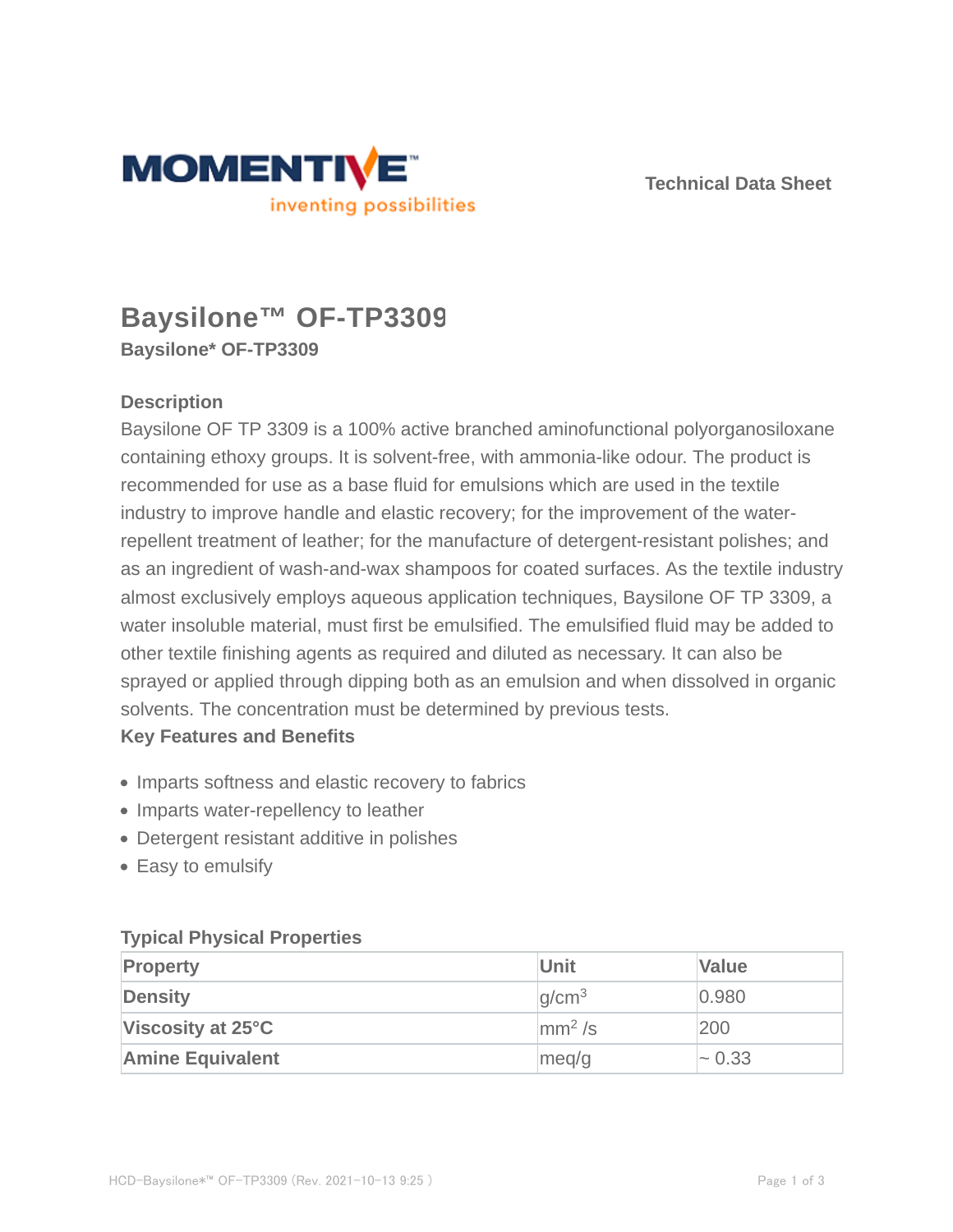### **Containers**

Baysilone OF TP 3309 is available in 190 kg drums.

#### **Patent Status**

Standard copy to come

# **Product Safety, Handling and Storage**

The warranty period is 12 months from date of shipment from Momentive Performance Materials if stored in the original unopened container at a temperature below 50 °C. The product is sensitive to frost. Standard copy to come **Limitations**

Standard copy to come

#### **Contact Information**

Email commercial.services@momentive.com

## **Telephone**

| <b>Americas</b> | <b>Latin America</b> | <b>EMEAI- Europe, Middle</b><br>East, Africa & India | <b>ASIA PACIFIC</b> |
|-----------------|----------------------|------------------------------------------------------|---------------------|
| +1 800 295 2392 | <b>Brazil</b>        | <b>Europe</b>                                        | China               |
| Toll free*      | +55 11 4534 9650     | +390510924300                                        | 800 820 0202        |
| +704 805 6946   | <b>Direct Number</b> | Direct number                                        | Toll free           |
| Direct Number   |                      |                                                      | +86 21 3860 4892    |
|                 |                      |                                                      | Direct number       |
| *All American   | <b>Mexico</b>        | <b>India, Middle East &amp;</b>                      | Japan               |
| countries       | +52 55 2169 7670     | <b>Africa</b>                                        | +81 3 5544 3111     |
|                 | <b>Direct Number</b> | + 91 44 71212207                                     | Direct number       |
|                 |                      | Direct number*                                       |                     |
|                 |                      | *All Middle Eastern                                  | <b>Korea</b>        |
|                 |                      | countries, Africa, India,                            | +82 2 6201 4600     |

For literature and technical assistance, visit our website at: www.momentive.com

### **DISCLAIMER:**